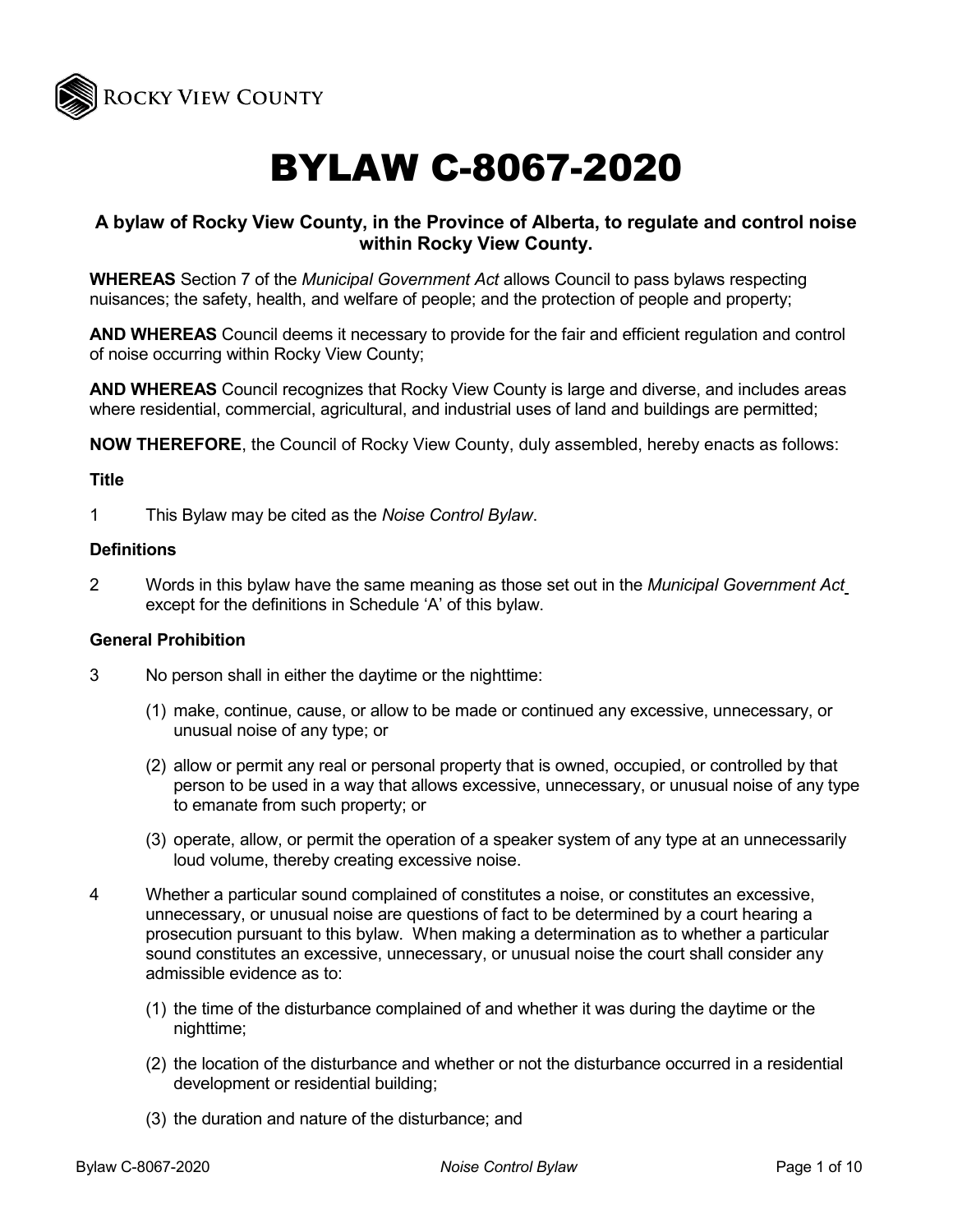- (4) any other circumstances or factors relating to the disturbance which the court deems are relevant to the said determination.
- 5 When a business, commercial, or agricultural activity otherwise lawfully permitted at a location within Rocky View County necessarily involves the creation of noise, as defined by this Bylaw:
	- (1) the person owning, operating, or controlling the activity; or
	- (2) the person owning or controlling the property upon or within which the activity is allowed to take place;

shall take all reasonable steps to ensure that the noise created by such activity is minimized as much as practicable, in all the circumstances.

6 Whether or not an activity referred to in section 5 of this Bylaw "necessarily" involves the creation of noise, and whether or not the person controlling the said activity has taken "all the reasonable steps" to minimize such noise are questions of fact to be determined by a court hearing a prosecution pursuant to this Bylaw.

#### **Activities in Residential Developments**

- 7 No person shall operate, allow, or permit the operation of:
	- (1) a motorized power tool outside of any building or structure;
	- (2) a model aircraft, boat, vehicle, or similar device that is powered by an internal combustion engine; or
	- (3) a signaling device of any kind, including a vehicle horn;

in a residential development in the nighttime.

- 8 No person who owns, operates, or controls a truck-tractor, truck or semi-trailer-trailer shall allow such vehicle to remain running for a period in excess of 20 minutes when it is stationary within a residential development or within 150 meters of a residential development.
- 9 No person shall carry on, allow, or permit the carrying on of construction outside of any building or structure within a residential development in the nighttime.

#### **Vehicle Noises**

- 10 No person who owns, operates, or controls a vehicle equipped with engine retarder brakes shall allow such brakes to be engaged in any area within Rocky View County where the use of engine retarder brakes is prohibited by signage placed by the County, the Provincial Government, or other proper authority.
- 11 No person who owns, operates, or controls a truck, concrete mixer, tractor-trailer, semi-trailer, or garbage truck shall allow or permit such vehicle to be loaded or unloaded within a residential development or within 150 meters of a residential development during the nighttime.
- 12 No person who owns, operates, or controls a vehicle equipped with an audible alarm system shall allow such system to be activated repeatedly or excessively, whether such activation is due to system malfunction, improper installation or setting, or any other reason.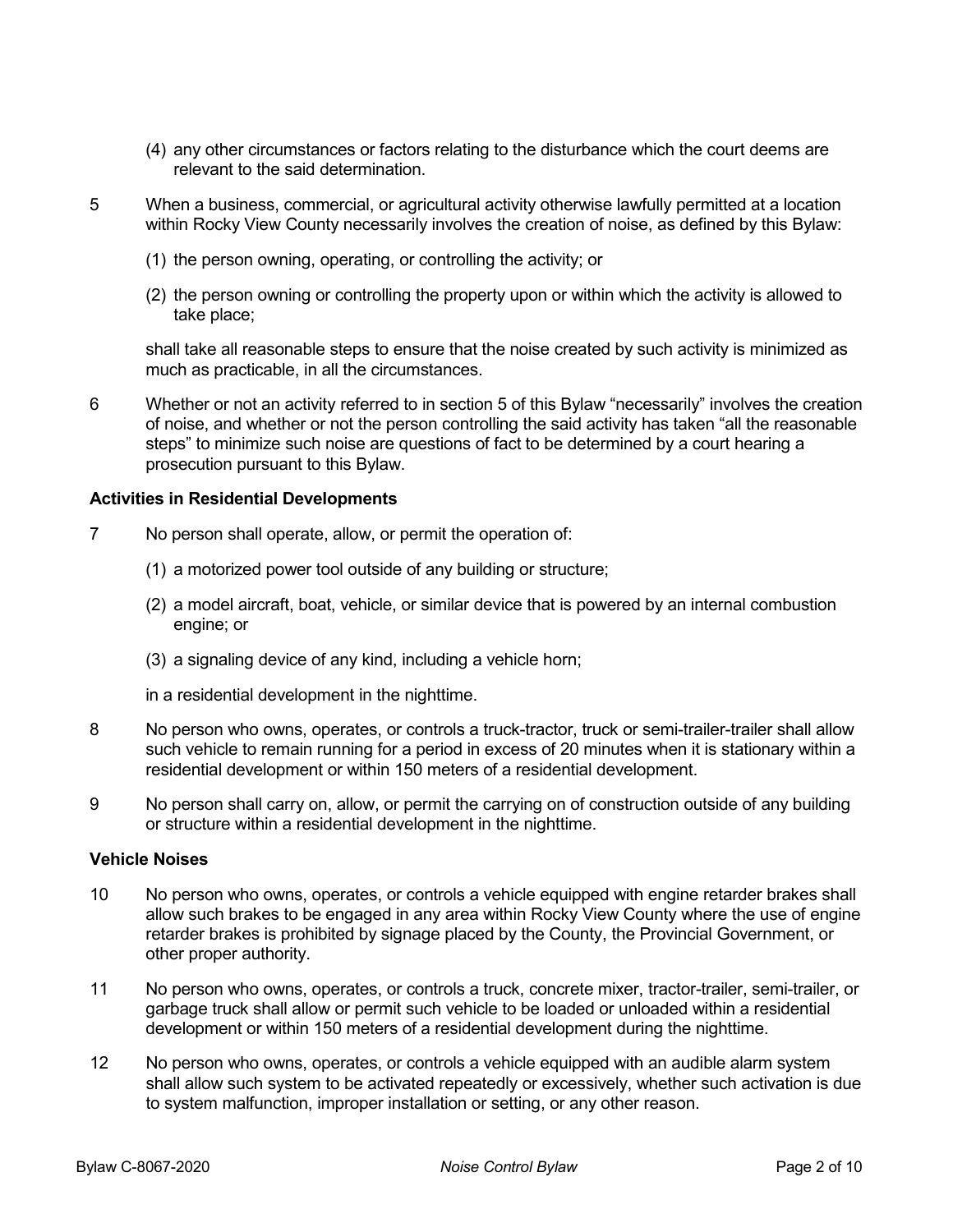- 13 No person who owns, operates, or controls a vehicle equipped with or powering a stereo, boom box, or other amplified speaker system shall allow such system to be operated at an unnecessarily loud volume, thereby creating excessive noise.
- 14 No person who owns, operates, or controls a vehicle shall allow the engine of the vehicle to be raced or otherwise operated so as to cause excessive and unnecessary noise.

#### **Exemption and Exceptions**

- 15 The provisions of this bylaw do not apply to:
	- (1) emergency vehicles;
	- (2) the aeronautical related operations of a federally regulated airport;
	- (3) any farming or agricultural work on a bona-fide farming or agricultural property which requires the work being performed to be done at that time in order to maintain crops or livestock being raised for sale;
	- (4) fireworks with an approved fireworks permit issued by Rocky View County Fire Services;
	- (5) construction during the daytime, whether or not such construction requires a permit;
	- (6) any activity identified and approved by way of a development permit;
	- (7) any activity that violates any provision of the Land Use Bylaw in which case, enforcement will occur through the development compliance process;
	- (8) work by the County, a public utility, or contractors on County infrastructure or public utilities; or
	- (9) any activity within the sole jurisdiction of the Government of Canada or the Province of Alberta.
- 16 The provisions of this bylaw must not be interpreted to prevent:
	- (1) the ringing of bells in churches, religious establishments, and schools;
	- (2) the use of signaling devices on vehicles in their normal operation for the purpose of giving warnings to other drivers or pedestrians;
	- (3) the sounding of any alarm or warning to announce a fire or other emergency; or
	- (4) the playing of a band or other activities relating to a lawful parade or public demonstration whereby a special event permit has been issued by Rocky View County under the Special Events Bylaw.

#### **Temporary Permits**

- 17 A person may make a written application to the Permitting Officer for a temporary permit allowing for noise that would otherwise violate this bylaw.
- 18 An application made pursuant to section 17 of this bylaw must be made within 10 business days prior to the proposed activity and must contain the following: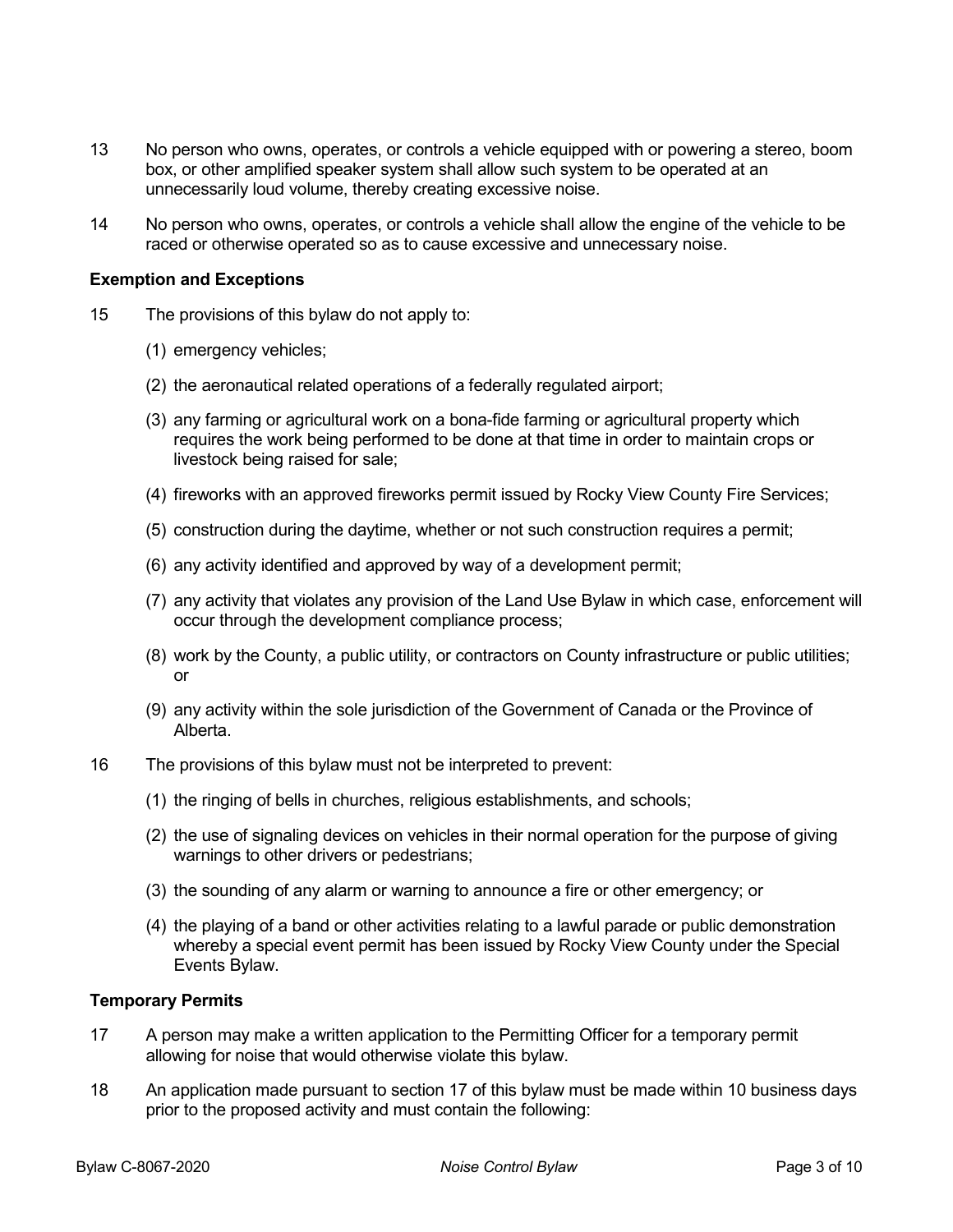- (1) the name, address, and telephone number of the applicant;
- (2) the address or legal description of the Premises where the activity is to take place;
- (3) the number of any valid Building or Development Permits, if applicable;
- (4) a description of the source of noise and/or Sound Levels;
- (5) the dates that the exemption is required;
- (6) the applicant's reason why the Permit should be granted;
- (7) a statement outlining the measures that will be taken to minimize the noise or Sound Level; and
- (8) any other information that the Permitting Officer deems necessary.
- 19 The Permitting Officer may, in their sole discretion:
	- (1) waive any requirements of this bylaw with the exception of section 18 of this bylaw;
	- (2) issue a temporary permit with any conditions that the Permitting Officer considers appropriate; or
	- (3) refuse to issue a temporary permit, if the Permitting Officer believes that the activity will have an undue effect on any neighbouring properties.
- 20 The Permitting Officer or an Enforcement Officer may revoke a temporary permit at any time, if in their opinion the conditions of the temporary permit are not being adhered to.
- 21 If a temporary permit has been issued, it must be produced upon request by and Enforcement **Officer**
- 22 Anyone who, being a person named on a temporary permit, fails to adhere to the conditions of the temporary permit, is guilty of an offence.
- 22 Any person who is applying for a special event permit, pursuant to the Special Events Bylaw No. C-7990-2020, as amended from time to time, may make an application to the Permitting Officer to include an exemption to this bylaw as part of their special event permit.

#### **General Penalty Provision**

23 In accordance with the *Municipal Government Act*, any person who violates any provision of this bylaw is guilty of an offence and is liable, upon conviction, to a maximum fine of \$10,000.00, or in default of payment of the fine, to imprisonment for a period not exceeding one year, or to both fine and imprisonment in such amounts.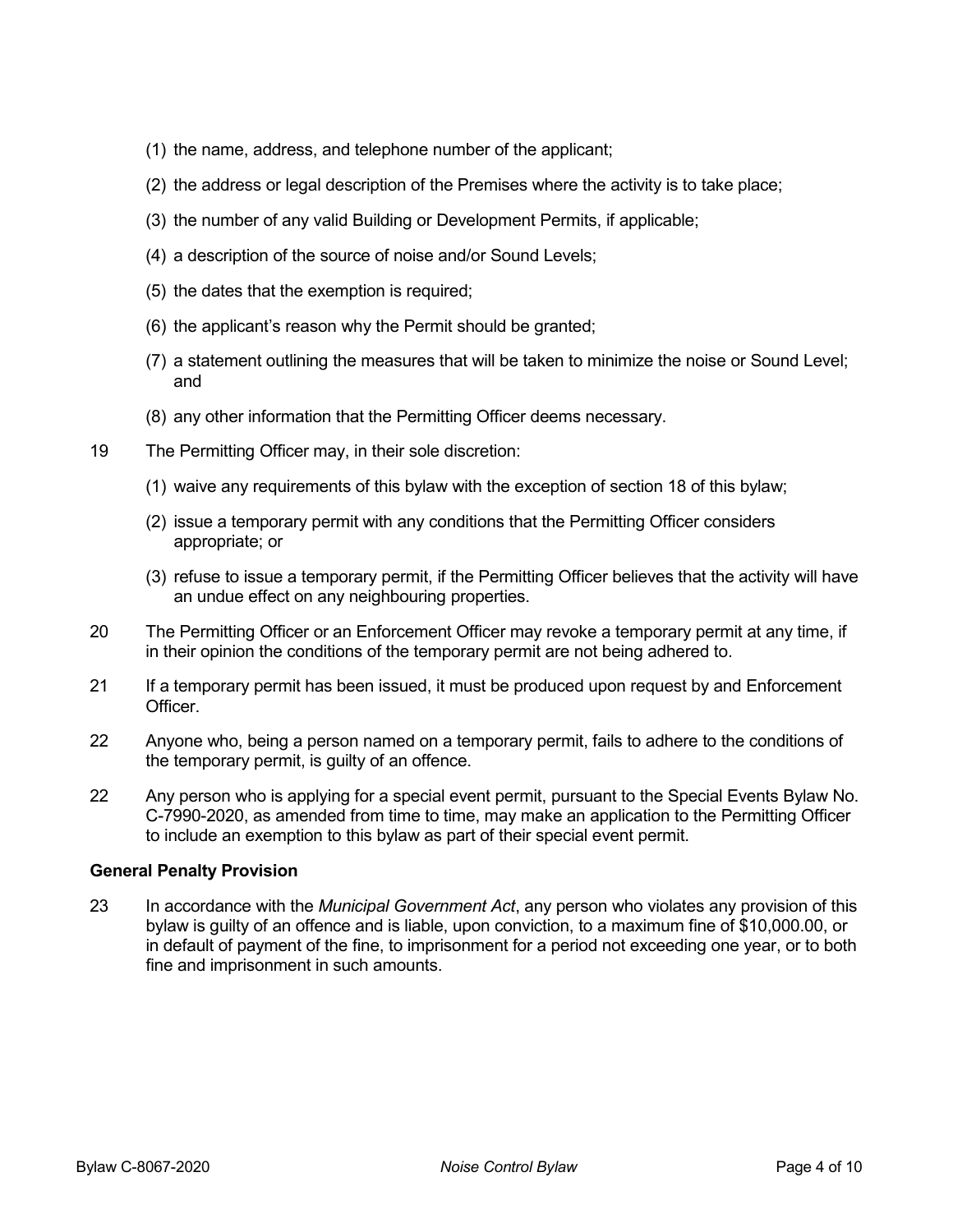### **Minimum and Specified Penalties**

- 24 The specified penalty for any violation of this bylaw is \$500.00 and minimum penalty for any such violation is \$250.00.
- 25 Notwithstanding section 24 of this bylaw, if a person violates the same provision of this Bylaw twice within a one-year period, the minimum and specified penalties for the second such violation shall be double the amounts set out in section 24.

#### **Enforcement**

- 26 When an Enforcement Officer has reasonable grounds to believe that a person has violated any provision of this bylaw, the Enforcement Officer may commence court proceedings against such person by:
	- (1) Issuing the person a Violation Ticket pursuant to the *Provincial Offences Procedure Act*; or
	- (2) Swearing out an Information and Complaint against the person.
- 27 When an Enforcement Officer issues a person a Violation Ticket in accordance with section 26 of this Bylaw, the Officer may either:
	- (1) allow the person to pay the specified penalty as provided for the offence in sections 24 and 25 of this Bylaw by including such specified penalty in the Violation Ticket; or
	- (2) require a court appearance of the person where the Enforcement Officer believes that it is in the public interest pursuant to the provisions of the *Provincial Offences Procedure Act*.

#### **Severability**

28 Each provision of this bylaw is independent of all other provisions. If any provision of this bylaw is declared invalid for any reason by a court of competent jurisdiction, all other provisions of this bylaw shall remain valid and enforceable.

#### **Strict Liability Offence**

29 It is the intention of Council that all offences created by this bylaw are to be interpreted as strict liability offences.

#### **Repeal and Effective Date**

- 30 Bylaw C-5772-2003, being the *Noise Control Bylaw*, is repealed upon this bylaw passing and coming into full force and effect.
- 31 Bylaw C-8067-2020, being the *Noise Control Bylaw*, is passed and comes into full force and effect when it receives third reading and is signed in accordance with the *Municipal Government Act*.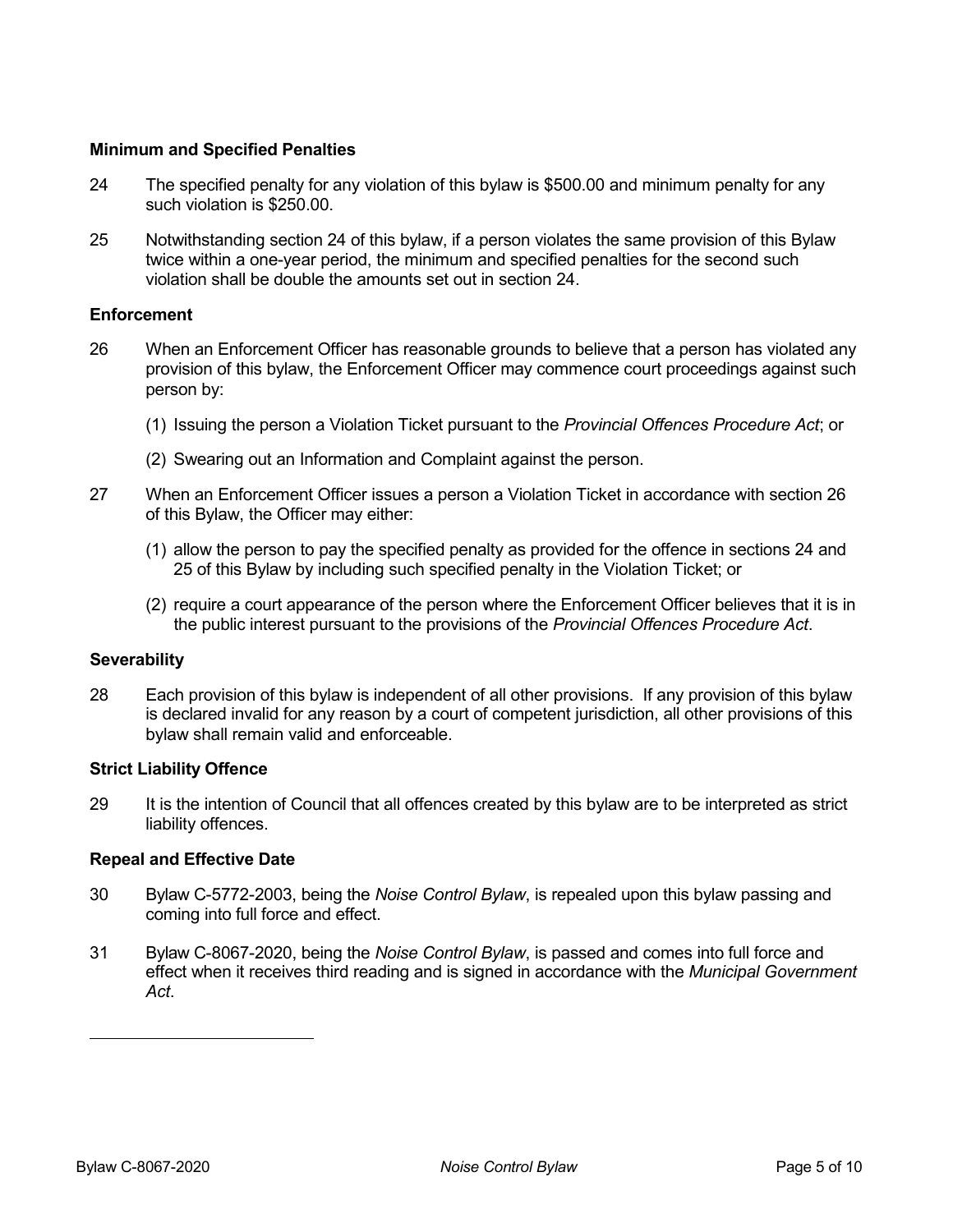READ A FIRST TIME this

READ A SECOND TIME this

UNANIMOUS PERMISSION FOR THIRD READING this

READ A THIRD AND FINAL TIME this



Reeve

Chief Administrative Officer or Designate

 $06 - 08$ 

Date Bylaw Signed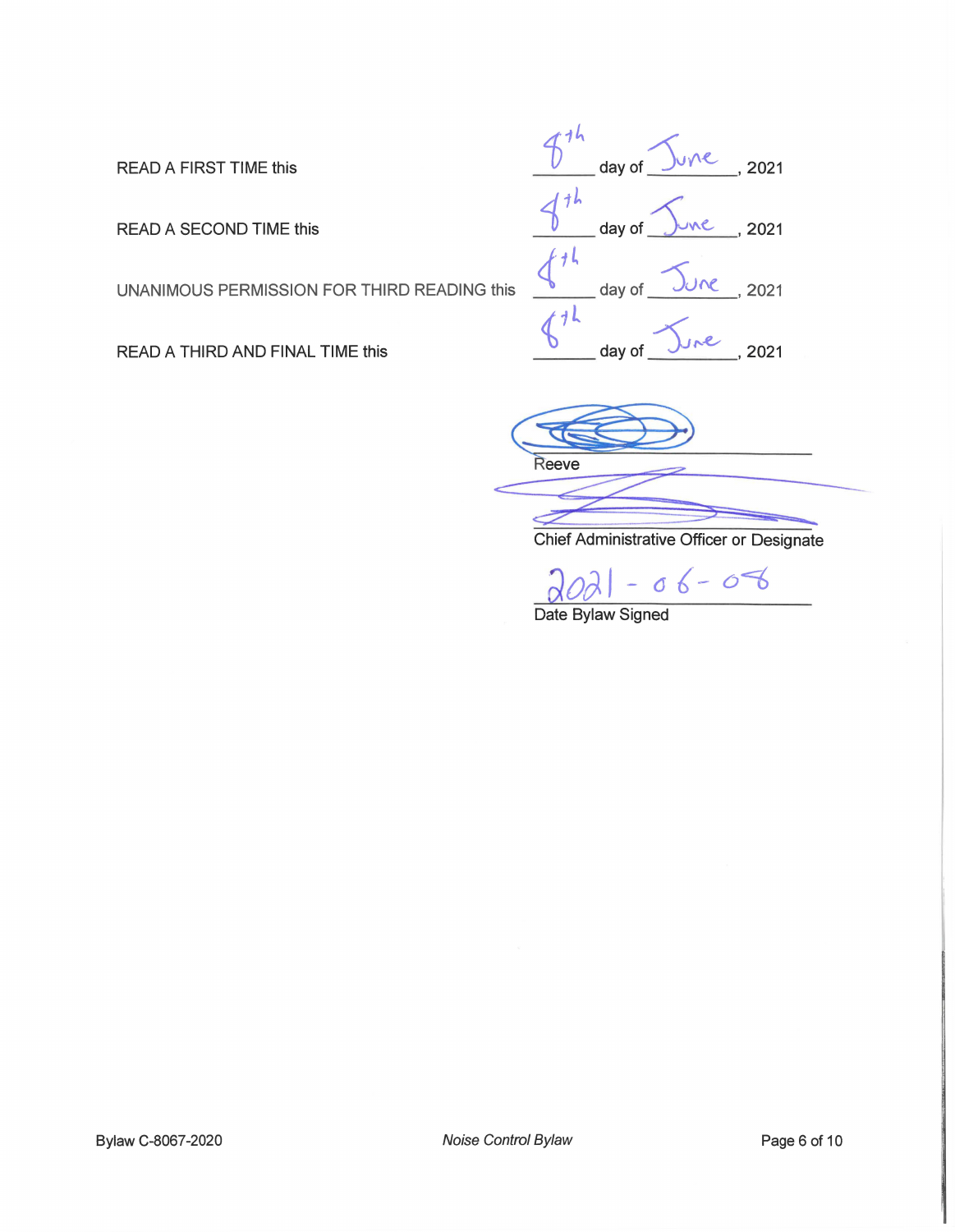## **Bylaw C-8067-2020**

#### **Schedule 'A' – Definitions**

- 1 **"Agricultural Operation"** means an agricultural activity conducted on agricultural land for gain or reward or in the hope or expectation of gain or reward, and includes:
	- (1) the cultivation of land;
	- (2) the raising of poultry, fur-bearing animals, pheasants, fish, or livestock, including domestic cervids, within but not limited to the meaning of livestock in the *Livestock Industry Diversification Act*.
	- (3) the production of agricultural field crops, fruit, vegetables, sod, trees, shrubs, other specialty horticultural crops, eggs, milk, and honey;
	- (4) the operation of agricultural machinery and equipment, including irrigation pumps;
	- (5) the application of fertilizers, insecticides, pesticides, fungicides and herbicides, including application by ground and aerial spraying, for agricultural purposes;
	- (6) the collection, transportation, storage, application, use, transfer and disposal of manure, composting materials and compost; and
	- (7) the abandonment and reclamation of confined feeding operations and manure storage facilities;
- 2 **"Agricultural Producer "** means any person conducting an agricultural activity on agricultural land for gain or reward or in the hope or expectation of gain or reward.
- 3 **"Chief Administrative Officer"** means the person appointed as Chief Administrative Officer of Rocky View County or their authorized delegate.
- 4 **"Construction"** means the temporary process of demolishing, building, repairing, or improving any existing lawful structure, including landscaping, repair, property improvement, or any work connected with that process.
- 5 **"Council"** means the duly elected Council of Rocky View County County.
- 6 **"County"** means Rocky View County.
- 7 **"Court"** means a court of competent jurisdiction in the Province of Alberta.
- 8 **"Daytime"** means the period:
	- (1) Beginning at 7:00 a.m. and ending at 10:00 p.m. of the same day on weekdays; and
	- (2) Beginning at 9:00 a.m. and ending at 10:00 p.m. of the same day on a weekend.
- 9 **"Emergency vehicle"** has the same meaning as in the *Traffic Safety Act*.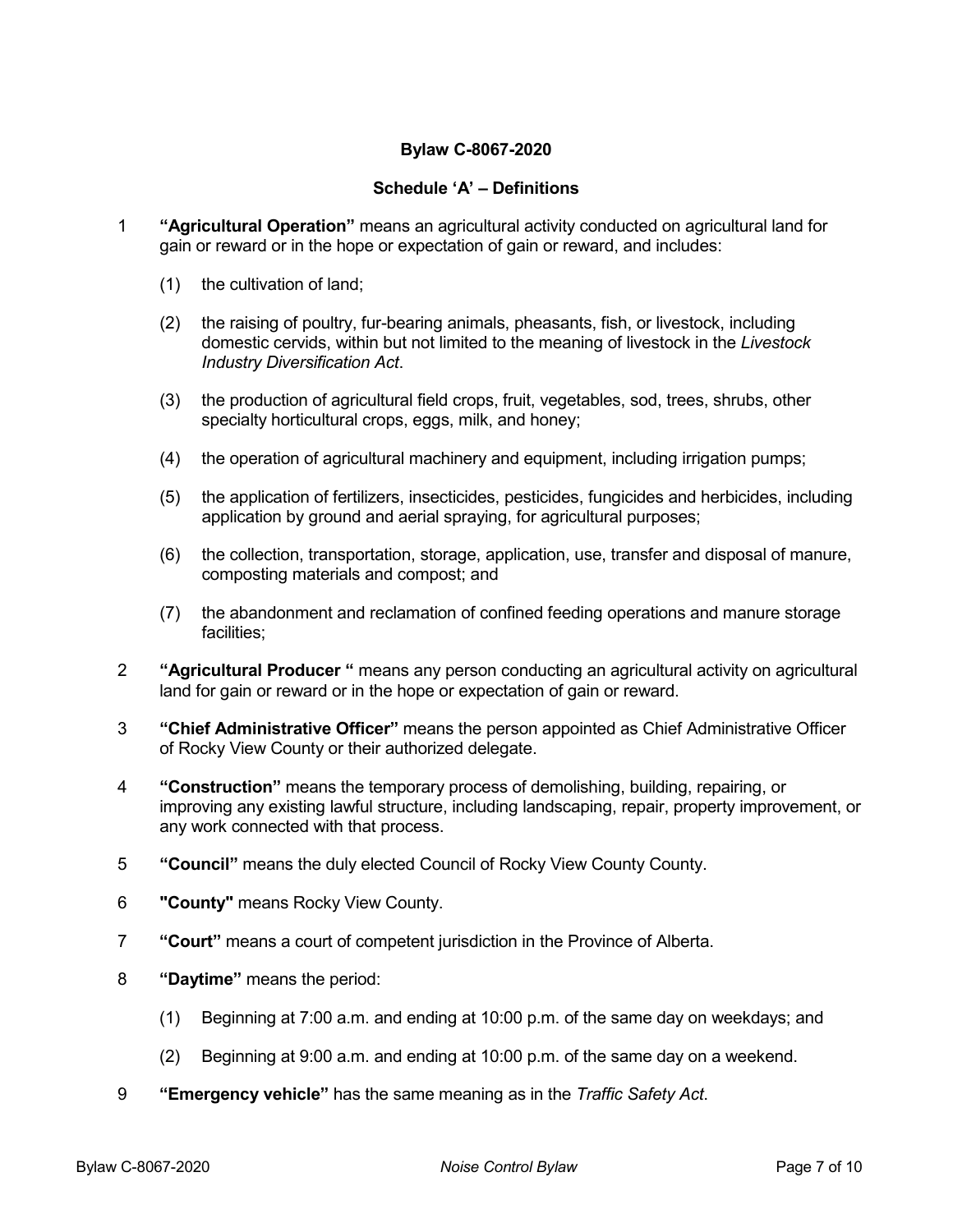- 10 **"Enforcement Officer"** means a member of the Royal Canadian Mounted Police (RCMP), a Community Peace Officer appointed in accordance with the *Peace Officers Act*, or a Bylaw Enforcement Officer employed by Rocky View County in accordance with the *Municipal Government Act*.
- 11 **"Garbage truck"** means any vehicle equipped for transporting refuse or any vehicle equipped to load, unload, and transport containers for handling refuse.
- 12 **"Generally Accepted Agricultural Practices"** refers to a practice that is conducted in a manner consistent with appropriate and accepted customs and standards as established and followed by similar agricultural operations under similar circumstances, and without restricting the generality of the foregoing includes the use of innovative technology used with advanced management practices.
- 13 **"Holiday"** has the same meaning as in the *Interpretation Act*.
- 14 **"Including"** when introducing a list of items does not limit the meaning of the words to those items or to items of a similar kind.
- 15 **"***Interpretation Act***"** means the *Interpretation Act*, RSA 2000, c I-8, as amended from time to time.
- 16 **"Motorized power tool"** means any tool or implement that is powered by an electric or internal combustion motor or compressed air, including snow blowers, lawn mowers, and motorized garden tools.
- 17 **"***Municipal Government Act***"** means the *Municipal Government Act*, RSA 2000, c M-26, as amended or replaced from time to time.
- 18 **"Nighttime"** means the period beginning at 10:01 p.m. and ending the following day at:
	- (1) 6:59 a.m. if the following day is a weekday; or
	- (2) 8:59 a.m. if the following day is a weekend.
- 19 **"Noise"** means any sound that:
	- (1) annoys, aggravates, endangers, or disturbs humans or animals;
	- (2) interferes with a person's peaceful enjoyment of their property;
	- (3) detracts from the comfort, peace, or repose of humans; or
	- (4) includes any loud music (low frequency or bass sound), shouting, banging, exhaust or engine sounds, or any other sound that is loud, harsh, or otherwise undesirable.
- 20 **"***Peace Officers Act***"** means the *Peace Officers Act*, RSA 2000, c P-3.5, as amended or replaced from time to time.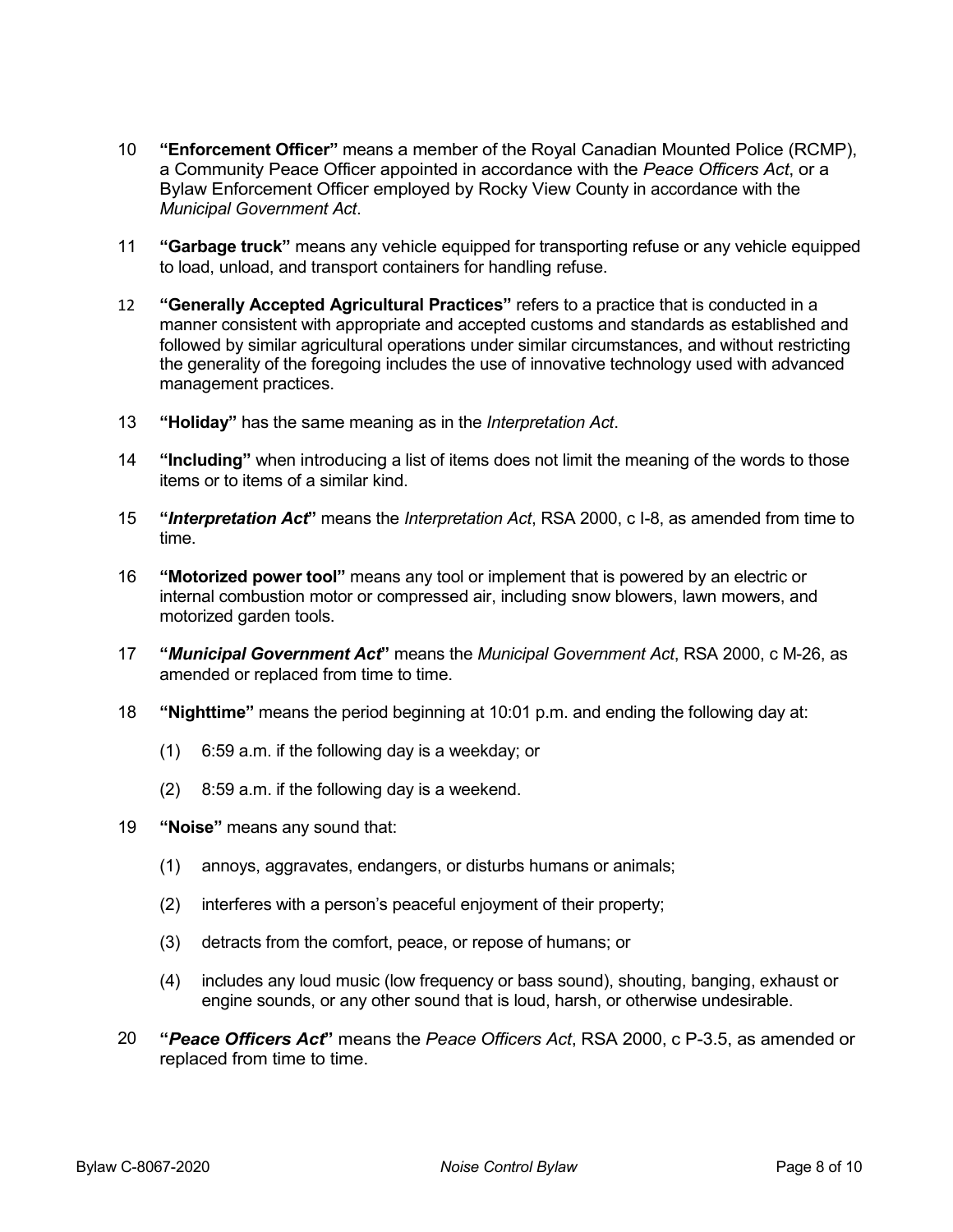- 21 **"Permitting Officer"** means the Chief Administrative Officer or the person who has been delegated the responsibility to issue and coordinate noise exemption permits for Rocky View County.
- 22 **"Person"** means any individual or business, including a firm, joint venture, proprietorship, association, corporation, organization, partnership, company, society, or any other legal entity.
- 23 **"***Provincial Offences Procedure Act***"** means the *Provincial Offences Procedure Act*, RSA 2000, c P-34, as amended or replaced from time to time.
- 24 **"Residential building"** means a structure used as a residence containing one or more dwelling units, including a house, multi-family dwelling, apartment building, hospital, lodging house, hotel, motel, mobile home, tent, trailer, motor home, camper, or recreational vehicle of any type.
- 25 **"Residential development"** means any land that is the permitted and lawful site of one or more residential buildings, excepting farms, ranches, and other land used for purely agricultural purposes.
- 26 **"Rocky View County"** means Rocky View County as a municipal corporation and the area within its jurisdictional boundaries, as the context so requires.
- 27 **"Semi-trailer"** means a trailer that
	- (1) has axles only at or near its rear end;
	- (2) while being towed, is supported at its front end by the truck tractor or the immediately preceding trailer;
	- (3) when connected to the truck tractor or preceding trailer, is connected by means of a kingpin and a fifth wheel.
- 28 **"Signaling device"** means any device that produces an audible sound used for the purpose of drawing a person's attention, including a horn, gong, bell, klaxon, or public address system.
- 29 **"Speaker system"** means any sound amplification device that converts electrical impulses into sound, whether the device is independent or incorporated into a radio, stereo, television, computer, or public address system, including any such device located in a building, vehicle, or portable self-contained unit.
- 30 **"***Special Events Bylaw***"** means Rocky View County Bylaw C-7990-2020, being the *Special Events Bylaw*, as amended or replaced from time to time.
- 31 **"Tractor-trailer"** means the combination of a truck-tractor and a semi-trailer as those terms are defined in the *Traffic Safety Act* or associared regulation.
- 32 **"***Traffic Safety Act***"** means the *Traffic Safety Act,* RSA 2000, c T-6, as amended from time to time.
- 33 **"Truck"** means any vehicle that has a gross vehicle weight in excess of 4500 kilograms and is intended for the transport of goods, people, or carrying of goods.